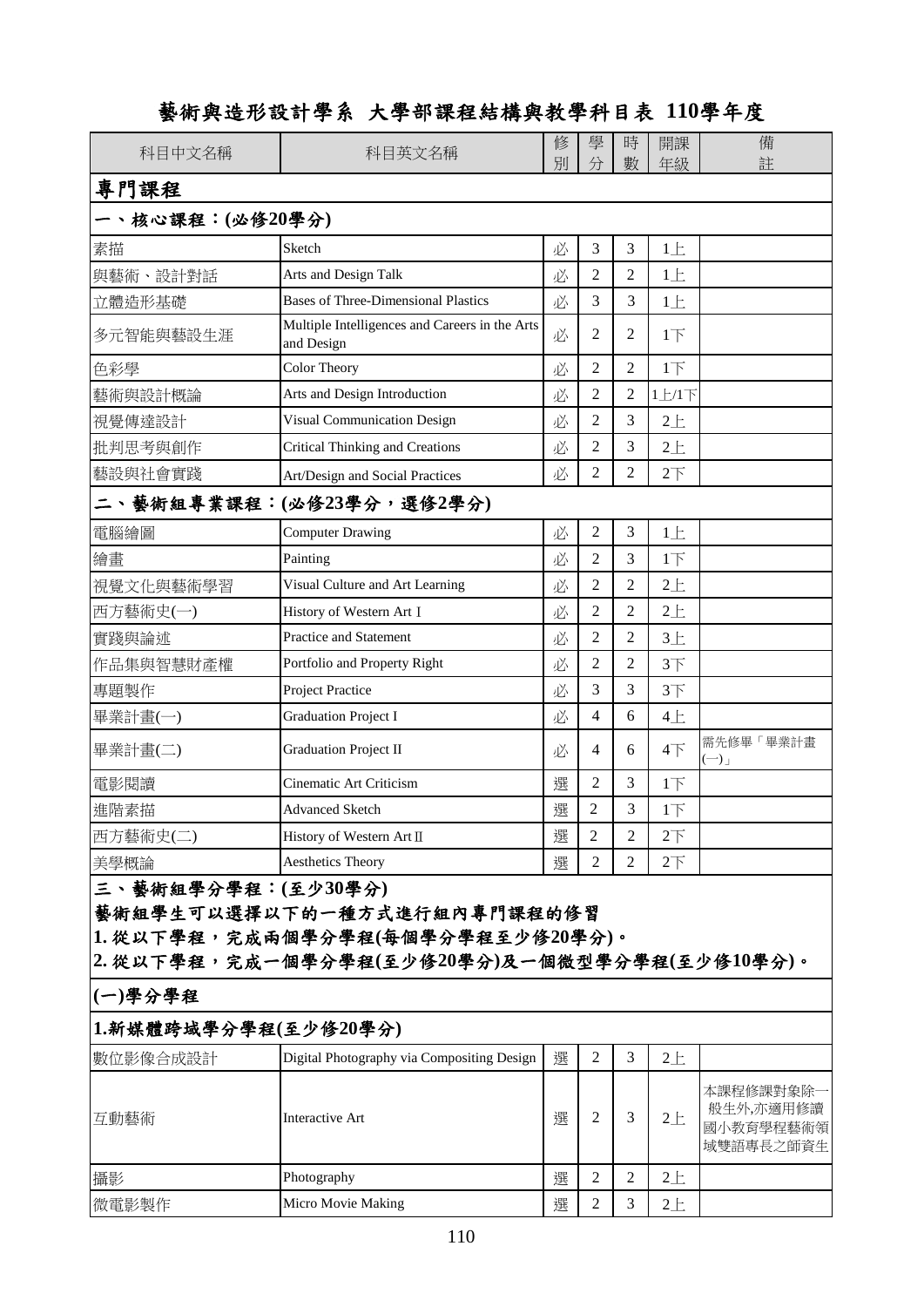| $\sim$ $\sim$ $\sim$ $\sim$ $\sim$ $\sim$ $\sim$ $\sim$ | when the case of $\Delta x$ and $\Delta y$ and $\Delta x$ and $\Delta y$ |        |                |                |                       |        |
|---------------------------------------------------------|--------------------------------------------------------------------------|--------|----------------|----------------|-----------------------|--------|
| 科目中文名稱                                                  | 科目英文名稱                                                                   | 修<br>別 | 學<br>分         | 時<br>數         | 開課<br>年級              | 備<br>註 |
| 電腦動畫                                                    | <b>Computer Animation</b>                                                | 選      | 3              | 3              | 2 <sup>T</sup>        |        |
| 錄像藝術                                                    | Video Art                                                                | 選      | $\overline{2}$ | 3              | 2 <sup>T</sup>        |        |
| 3D建模與應用                                                 | 3D Modelling and Printing                                                | 選      | $\overline{2}$ | $\overline{2}$ | $3+$                  |        |
| 紀錄片敍事                                                   | <b>Documentary Production</b>                                            | 選      | 3              | 3              | $3+$                  |        |
| 動力藝術                                                    | Kinetic Art                                                              | 選      | 3              | 3              | $3+$                  |        |
| 影格動畫                                                    | <b>Stop Motion</b>                                                       | 選      | $\overline{2}$ | $\overline{2}$ | 3 <sup>7</sup>        |        |
| 新媒體藝術                                                   | New Media Art                                                            | 選      | $\mathfrak{2}$ | 3              | $3+$                  |        |
| 聲音藝術                                                    | Audio Art                                                                | 選      | 3              | 3              | 3 <sup>7</sup>        |        |
| 跨域創作專題                                                  | Transdisciplinary-Project                                                | 選      | 3              | 3              | 4上/下                  |        |
| 虛擬實境與擴增實境                                               | AR & VR                                                                  | 選      | 3              | 3              | 4E                    |        |
|                                                         | 2.當代藝術創作與實踐學分學程(至少修20學分)<br>(不得與經典創作微型學分學程並列為組內專門課程中的選修學程)               |        |                |                |                       |        |
| 繪畫表現                                                    | Painting Expression                                                      | 選      | $\mathfrak{2}$ | 3              | $2$ 上/下               |        |
| 雕塑應用與實踐                                                 | Sculpture and Practice Development                                       | 選      | 3              | 3              | 2E                    |        |
| 形式基礎                                                    | Forms                                                                    | 選      | $\overline{2}$ | 3              | 2上/下                  |        |
| 繪畫實驗室                                                   | Drawing Lab                                                              | 選      | 3              | 3              | 2上/下                  |        |
| 複合媒材探索與研發                                               | Mixed Media Exploration and Development                                  | 選      | 3              | 3              | 2 <sup>T</sup>        |        |
| 錄像藝術                                                    | Video Art                                                                | 選      | $\mathfrak{2}$ | 3              | 2 <sup>T</sup>        |        |
| 漫畫專題                                                    | <b>Issues: Comics Studies</b>                                            | 選      | $\overline{2}$ | 3              | 2 <sup>7</sup>        |        |
| 主題創作(一)                                                 | <b>Subject Creation I</b>                                                | 選      | $\overline{2}$ | 2              | 2 <sup>T</sup>        |        |
| 主題創作(二)                                                 | <b>Subject Creation II</b>                                               | 選      | $\overline{c}$ | $\overline{c}$ | $3+$                  |        |
| 藝術創作理念與圖像                                               | Art practice: idea and image                                             | 選      | 3              | 3              | $3+$                  |        |
| 當代版畫創作與實踐                                               | Contemporary Printmaking and Practice<br>Development                     | 選      | $\overline{2}$ | 3              | 3上/下                  |        |
| 當代議題與創作                                                 | Contemporary Topic and Art Practice                                      | 選      | 3              | 3              | 3 <sup>7</sup>        |        |
| 現成物與空間裝置                                                | Readymade and Installation                                               | 選      | 3              | 3              | 4上/下                  |        |
| 3.藝術史論與美術館學分學程(至少修20學分)                                 | (不得與策展與藝術史論微型學分學程並列為組內專門課程中的選修學程)                                        |        |                |                |                       |        |
| 博物館學                                                    | Museology: Theories                                                      | 選      | $\overline{2}$ | $\overline{2}$ | 2E                    |        |
| 美學與藝術哲學                                                 | Aesthetics & Artistic Philosophy                                         | 選      | $\overline{2}$ | $\overline{2}$ | 2E                    |        |
| 西方藝術史(二)                                                | History of Western Art II                                                | 選      | 2              | 2              | $2\overline{F}$       |        |
| 當代思潮                                                    | Trends in Contemporary Thought                                           | 選      | $\overline{2}$ | $\overline{2}$ | $2\top$               |        |
| 藝術行銷與管理(一)                                              | Arts Marketing and Management I                                          | 選      | $\mathfrak{2}$ | 2              | $2\overrightarrow{F}$ |        |
| 現代藝術史                                                   | History of Modern Art                                                    | 選      | $\overline{2}$ | $\overline{2}$ | 3E                    |        |
| 台灣藝術史                                                   | History of Taiwanese Art                                                 | 選      | $\overline{2}$ | $\overline{2}$ | 3E                    |        |
| 藝術行銷與管理(二)                                              | Arts Marketing and Management II                                         | 選      | $\overline{2}$ | 2              | 3E                    |        |
| 博物館/美術館教育理論與<br><b>實務(一)</b>                            | The Theories of Museum/Art Museum<br><b>Education I</b>                  | 選      | $\overline{c}$ | 2              | 3E                    |        |

The Theories of Museum/Art Museum<br>Education II

The Theories of Museum/Art Museum

實務(一)

實務(二)

博物館/美術館教育理論與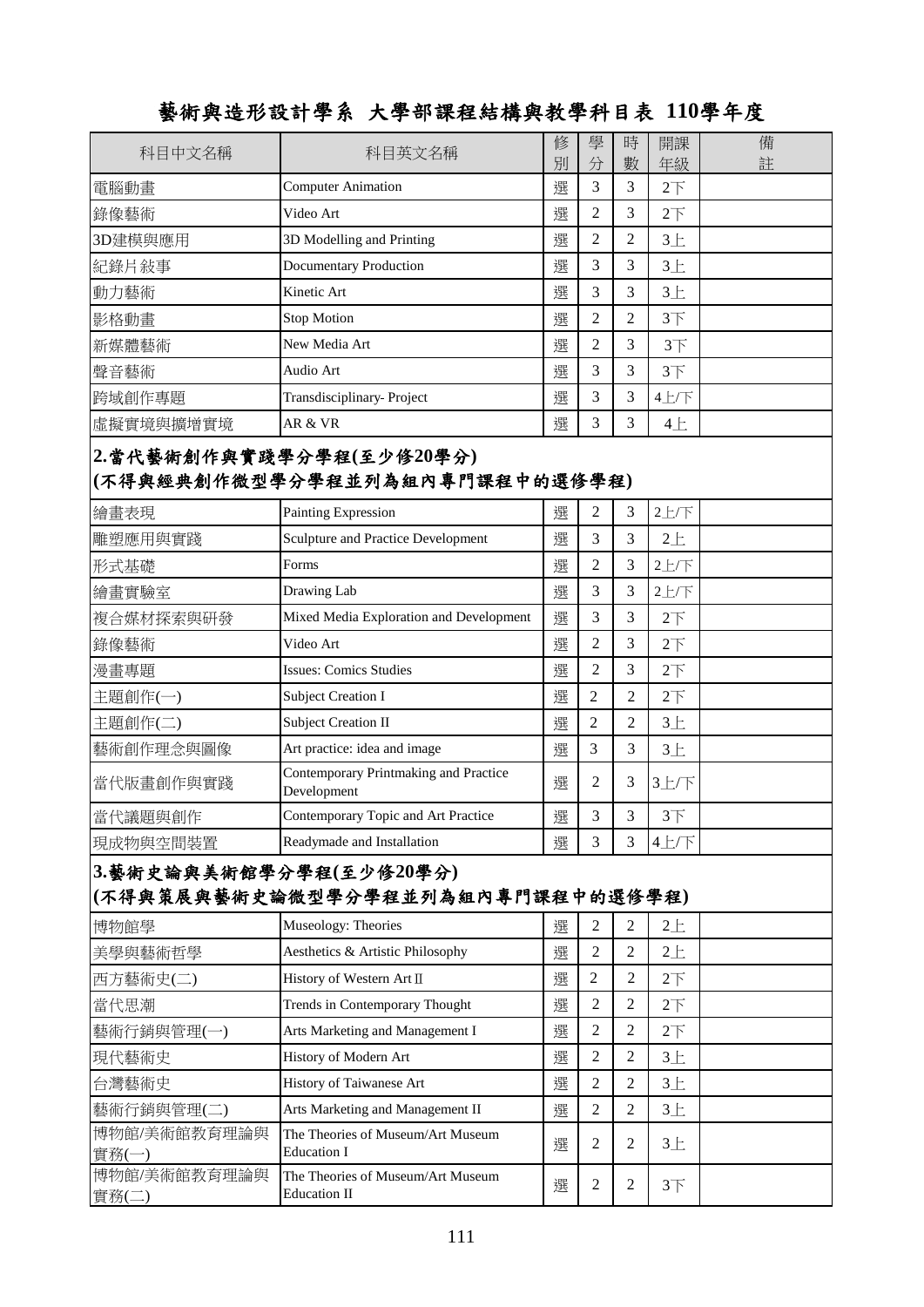| 中國藝術史<br>History of Chinese Art<br>Contemporary Taiwanese Art<br>台灣當代藝術<br>Art Criticism Theory and History<br>藝術批評理論與歷史<br>(二)微型學分學程<br>1.藝術終身學習微型學分學程(至少修10學分)<br>Performing Arts<br>表演藝術<br>科技融入藝術教育<br>Technology Infusing into Art Education<br>國民小學藝術領域教材教<br>Teaching Materials and Methods of Art Field<br>in Elementary School<br>法<br>Arts Education and Life-long Learning<br>藝術教育與終身學習 | 別<br>選<br>選<br>選<br>選<br>選<br>選<br>選<br>選<br>選 | 分<br>$\overline{2}$<br>$\overline{c}$<br>2<br>$\overline{2}$<br>2<br>2<br>2<br>2<br>$\overline{c}$ | 數<br>$\overline{2}$<br>2<br>2<br>$\overline{2}$<br>2<br>$\overline{2}$<br>2<br>$\overline{2}$ | 年級<br>$3+$<br>3 <sup>7</sup><br>$3+$<br>$2+$<br>2 <sup>T</sup><br>$3+$<br>$2+$ | 註<br>1.國小專業教育課程<br>2. 「科技融入藝術教<br>育」及「國民小學藝術<br>領域教材教法」課程修<br>課對象除一般生外,亦<br>適用修讀國小教育學程<br>藝術領域雙語專長之師<br>資生 |
|----------------------------------------------------------------------------------------------------------------------------------------------------------------------------------------------------------------------------------------------------------------------------------------------------------------------------------------------------------------------------------------------------|------------------------------------------------|----------------------------------------------------------------------------------------------------|-----------------------------------------------------------------------------------------------|--------------------------------------------------------------------------------|------------------------------------------------------------------------------------------------------------|
|                                                                                                                                                                                                                                                                                                                                                                                                    |                                                |                                                                                                    |                                                                                               |                                                                                |                                                                                                            |
|                                                                                                                                                                                                                                                                                                                                                                                                    |                                                |                                                                                                    |                                                                                               |                                                                                |                                                                                                            |
|                                                                                                                                                                                                                                                                                                                                                                                                    |                                                |                                                                                                    |                                                                                               |                                                                                |                                                                                                            |
|                                                                                                                                                                                                                                                                                                                                                                                                    |                                                |                                                                                                    |                                                                                               |                                                                                |                                                                                                            |
|                                                                                                                                                                                                                                                                                                                                                                                                    |                                                |                                                                                                    |                                                                                               |                                                                                |                                                                                                            |
|                                                                                                                                                                                                                                                                                                                                                                                                    |                                                |                                                                                                    |                                                                                               |                                                                                |                                                                                                            |
|                                                                                                                                                                                                                                                                                                                                                                                                    |                                                |                                                                                                    |                                                                                               |                                                                                |                                                                                                            |
|                                                                                                                                                                                                                                                                                                                                                                                                    |                                                |                                                                                                    |                                                                                               |                                                                                |                                                                                                            |
|                                                                                                                                                                                                                                                                                                                                                                                                    |                                                |                                                                                                    |                                                                                               |                                                                                |                                                                                                            |
| Trends of Arts Education and Learning<br>藝教思潮與學習活動<br><b>Activities</b>                                                                                                                                                                                                                                                                                                                            |                                                |                                                                                                    |                                                                                               | 2上/下                                                                           | 建議本系教程生修課                                                                                                  |
| 藝術治療與藝術教育<br>Art Therapy and Art Education                                                                                                                                                                                                                                                                                                                                                         |                                                |                                                                                                    | $\overline{c}$                                                                                | 2下/3上                                                                          |                                                                                                            |
| 終身發展理論在藝術教與<br>Applying Whole life Development Theory to<br>Arts Learning and Instruction<br>學之應用                                                                                                                                                                                                                                                                                                  | 選                                              | 2                                                                                                  | $\overline{2}$                                                                                | $3+$                                                                           | 建議本系教程生修課                                                                                                  |
| 藝術課程發展、設計與實<br>Development, Design and Practice of Art<br>Curriculum<br>作                                                                                                                                                                                                                                                                                                                          | 選                                              | $\overline{2}$                                                                                     | $\overline{2}$                                                                                | $3+$                                                                           | 建議本系教程生修課                                                                                                  |
| 2. 策展與藝術史論微型學分學程(至少修10學分)                                                                                                                                                                                                                                                                                                                                                                          |                                                |                                                                                                    |                                                                                               |                                                                                |                                                                                                            |
| History of Modern Art<br>現代藝術史                                                                                                                                                                                                                                                                                                                                                                     | 選                                              | $\overline{2}$                                                                                     | $\mathfrak{2}$                                                                                | $3+$                                                                           |                                                                                                            |
| 台灣藝術史<br>History of Taiwanese Art                                                                                                                                                                                                                                                                                                                                                                  | 選                                              | 2                                                                                                  | 2                                                                                             | $3+$                                                                           |                                                                                                            |
| <b>Exhibition Practicum</b><br>展演實務                                                                                                                                                                                                                                                                                                                                                                | 選                                              | $\overline{c}$                                                                                     | 2                                                                                             | $3+$                                                                           |                                                                                                            |
| 中國藝術史<br>History of Chinese Art-                                                                                                                                                                                                                                                                                                                                                                   | 選                                              | $\overline{2}$                                                                                     | $\overline{2}$                                                                                | $3+$                                                                           |                                                                                                            |
| 當代藝術<br>Contemporary Art                                                                                                                                                                                                                                                                                                                                                                           | 選                                              | 2                                                                                                  | 2                                                                                             | 3 <sup>7</sup>                                                                 |                                                                                                            |
| 台灣當代藝術<br>Contemporary Taiwanese Art                                                                                                                                                                                                                                                                                                                                                               | 撰                                              | $\overline{c}$                                                                                     | $\overline{2}$                                                                                | 3 <sup>7</sup>                                                                 |                                                                                                            |
| Art Criticism Theory and History<br>藝術批評理論與歷史                                                                                                                                                                                                                                                                                                                                                      | 選                                              | 2                                                                                                  | $\overline{2}$                                                                                | $3+$                                                                           |                                                                                                            |
| <b>Contemporary Curating</b><br>當代策展                                                                                                                                                                                                                                                                                                                                                               | 選                                              | $\overline{c}$                                                                                     | 2                                                                                             | $3+$                                                                           |                                                                                                            |
| <b>International Art News</b><br>國際藝術快訊                                                                                                                                                                                                                                                                                                                                                            | 選                                              | 2                                                                                                  | 2                                                                                             | 4E                                                                             |                                                                                                            |
| 3.經典創作微型學分學程(至少修10學分)                                                                                                                                                                                                                                                                                                                                                                              |                                                |                                                                                                    |                                                                                               |                                                                                |                                                                                                            |
| Painting Expression<br>繪畫表現                                                                                                                                                                                                                                                                                                                                                                        | 選                                              | $\overline{c}$                                                                                     | 3                                                                                             | 2上/下                                                                           |                                                                                                            |
| Sculpture and Practice Development<br>雕塑應用與實踐                                                                                                                                                                                                                                                                                                                                                      | 選                                              | 3                                                                                                  | 3                                                                                             | 2上/下                                                                           |                                                                                                            |
| <b>Issues: Comics Studies</b><br>漫畫專題                                                                                                                                                                                                                                                                                                                                                              | 選                                              | 2                                                                                                  | 3                                                                                             | 2 <sup>T</sup>                                                                 |                                                                                                            |
| <b>Subject Creation I</b><br>主題創作(一)                                                                                                                                                                                                                                                                                                                                                               | 選                                              | $\overline{2}$                                                                                     | 2                                                                                             | 2 <sup>T</sup>                                                                 |                                                                                                            |
| 主題創作(二)<br><b>Subject Creation II</b>                                                                                                                                                                                                                                                                                                                                                              | 選                                              | $\overline{2}$                                                                                     | 2                                                                                             | 3E                                                                             |                                                                                                            |
| 紀錄片敍事<br><b>Documentary Production</b>                                                                                                                                                                                                                                                                                                                                                             | 選                                              | 3                                                                                                  | 3                                                                                             | 3E                                                                             |                                                                                                            |
| Mixed Media Exploration and Development<br>複合媒材探索與研發                                                                                                                                                                                                                                                                                                                                               | 選                                              | 3                                                                                                  | 3                                                                                             | 3上/下                                                                           |                                                                                                            |
| Contemporary Printmaking and Practice<br>當代版畫創作與實踐<br>Development                                                                                                                                                                                                                                                                                                                                  | 選                                              | 2                                                                                                  | 3                                                                                             | 3上/下                                                                           |                                                                                                            |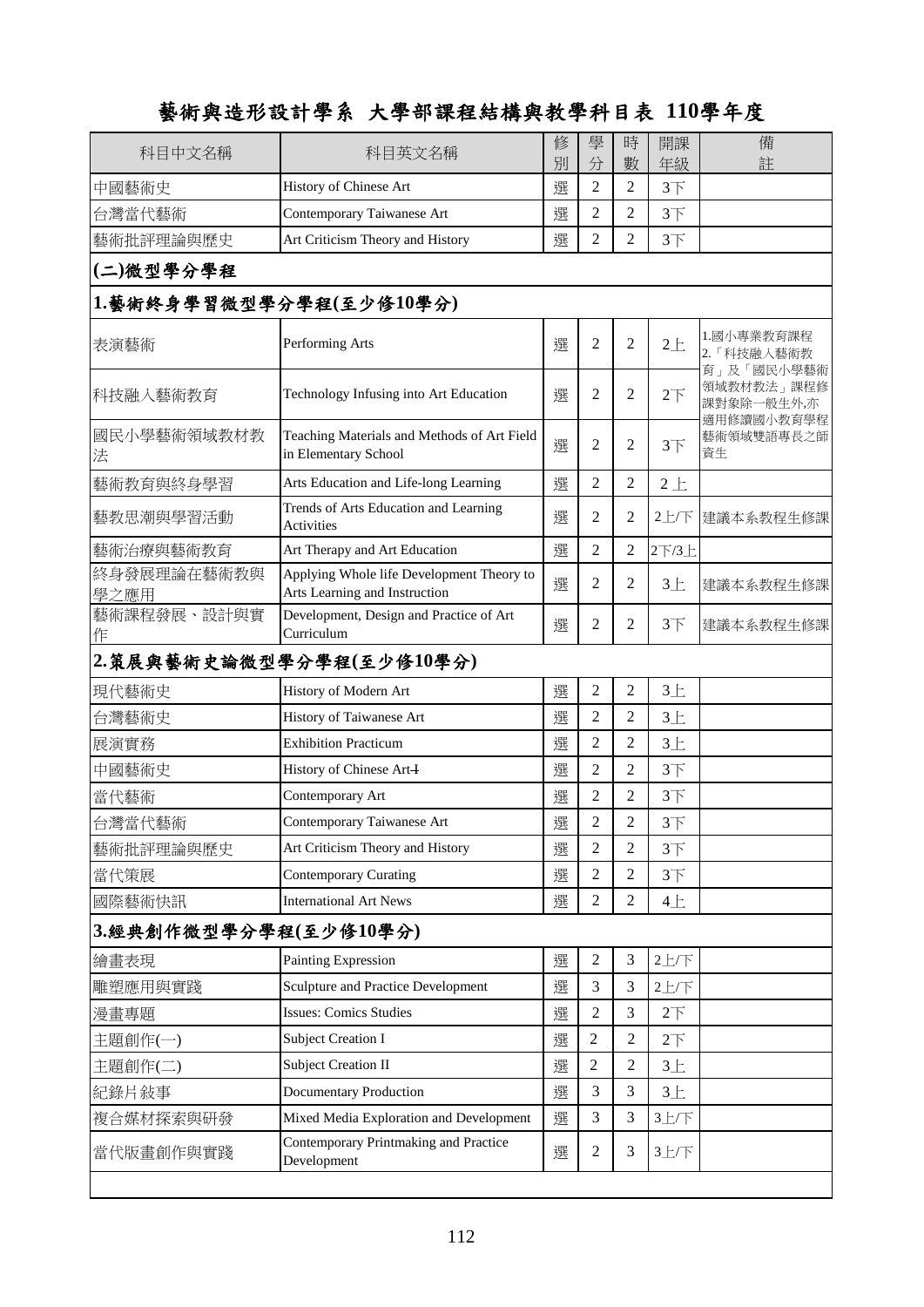| 科目中文名稱              | 科目英文名稱                                              | 修<br>別 | 學<br>分              | 時<br>數              | 開課<br>年級        | 備<br>註                                           |
|---------------------|-----------------------------------------------------|--------|---------------------|---------------------|-----------------|--------------------------------------------------|
| 四、設計組專業課程:(必修25學分)  |                                                     |        |                     |                     |                 |                                                  |
| 圖學                  | Graphics                                            | 必      | $\overline{2}$      | 3                   | 1E              |                                                  |
| 實用工藝                | <b>Practical Craft Design</b>                       | 必      | $\overline{2}$      | $\overline{2}$      | 1E              |                                                  |
| 基本設計                | <b>Basic Design</b>                                 | 必      | $\overline{2}$      | $\overline{2}$      | 1 <sub>l</sub>  |                                                  |
| 素材與表現               | Materials and Expression                            | 必      | 2                   | 3                   | $1\overline{1}$ | 本課程修課對象除一般<br>生外,亦適用修讀國小<br>教育學程藝術領域雙語<br>專長之師資生 |
| 電腦輔助設計(一)           | Computer Aided Design I                             | 必      | $\overline{2}$      | 3                   | 1 <sub>T</sub>  |                                                  |
| 表現技法                | <b>Presentation Techniques</b>                      | 必      | $\overline{c}$      | 3                   | $2+$            |                                                  |
| 作品集設計               | Portfolio Design                                    | 必      | $\mathfrak{2}$      | $\overline{2}$      | $3+$            |                                                  |
| 專題製作                | <b>Project Practice</b>                             | 必      | 3                   | 3                   | 3 <sup>7</sup>  |                                                  |
| 畢業計畫(一)             | <b>Graduation Project I</b>                         | 必      | $\overline{4}$      | 6                   | 4E              |                                                  |
| 畢業計畫(二)             | <b>Graduation Project II</b>                        | 必      | 4                   | 6                   | $4+$            | 需先修畢「畢業計畫<br>$(-)$                               |
| 1.產品設計學分學程(至少修20學分) | (不得與產品設計微型學分學程並列為組內專門課程中的選修學程)                      |        |                     |                     |                 |                                                  |
| 電腦輔助設計(二)           | Computer Aided Design II                            | 必      | 3                   | 3                   | $2+$            |                                                  |
| 設計材料與人因             | Design Material and Ergonomics                      | 必      | 3                   | 3                   | $2+$            |                                                  |
| 模型製作                | <b>Model Making</b>                                 | 必      | 3                   | 3                   | $2+$            |                                                  |
| 表達與溝通               | Communication and Expression                        | 選      | $\overline{2}$      | 2                   | $2+$            | 全英語授課                                            |
| 情感設計                | <b>Emotion Design</b>                               | 選      | $\mathfrak{2}$      | $\overline{2}$      | 2 <sup>7</sup>  |                                                  |
| 數位加工                | <b>Digital Tooling</b>                              | 選      | 3                   | 3                   | 2 <sup>7</sup>  |                                                  |
| 故事情境法設計應用           |                                                     |        | 3                   | 3                   | 2 <sup>T</sup>  |                                                  |
| 包裝設計                | Narative Design Application                         | 選      |                     |                     |                 |                                                  |
|                     | Packaging Design                                    | 選      | $\overline{2}$      | $\overline{2}$      | 2 <sup>T</sup>  |                                                  |
| 生活產品設計              | Living Product Design                               | 選      | 3                   | 3                   | 3E              |                                                  |
| 數位表現技法              | Digital Design Sketching                            | 選      | 3                   | 3                   | $3+$            |                                                  |
| 介面與互動設計             | Interface and Interactive Design                    | 選      | 3                   | 3                   | $3+$            |                                                  |
| 設計實務與製作             | Design Practice                                     | 選      | 3                   | 3                   | 3E              |                                                  |
| 玩具設計                | Toy Design                                          | 選      | 3                   | 3                   | 3 <sup>7</sup>  |                                                  |
| 服務設計                | Service Design                                      | 選      | $\overline{2}$      | $\overline{2}$      | $3+$            |                                                  |
| 產品動畫設計              | <b>Product Animation Design</b>                     | 選      | $\overline{2}$      | 3                   | 3 <sup>7</sup>  |                                                  |
| 用戶體驗專題<br>創業計畫      | User Experience Project<br>Entrepreneurship Program | 選<br>選 | 3<br>$\overline{2}$ | 3<br>$\overline{2}$ | 4E<br>$4+$      |                                                  |

**(**不得與工藝創作微型學分學程並列為組內專門課程中的選修學程**)**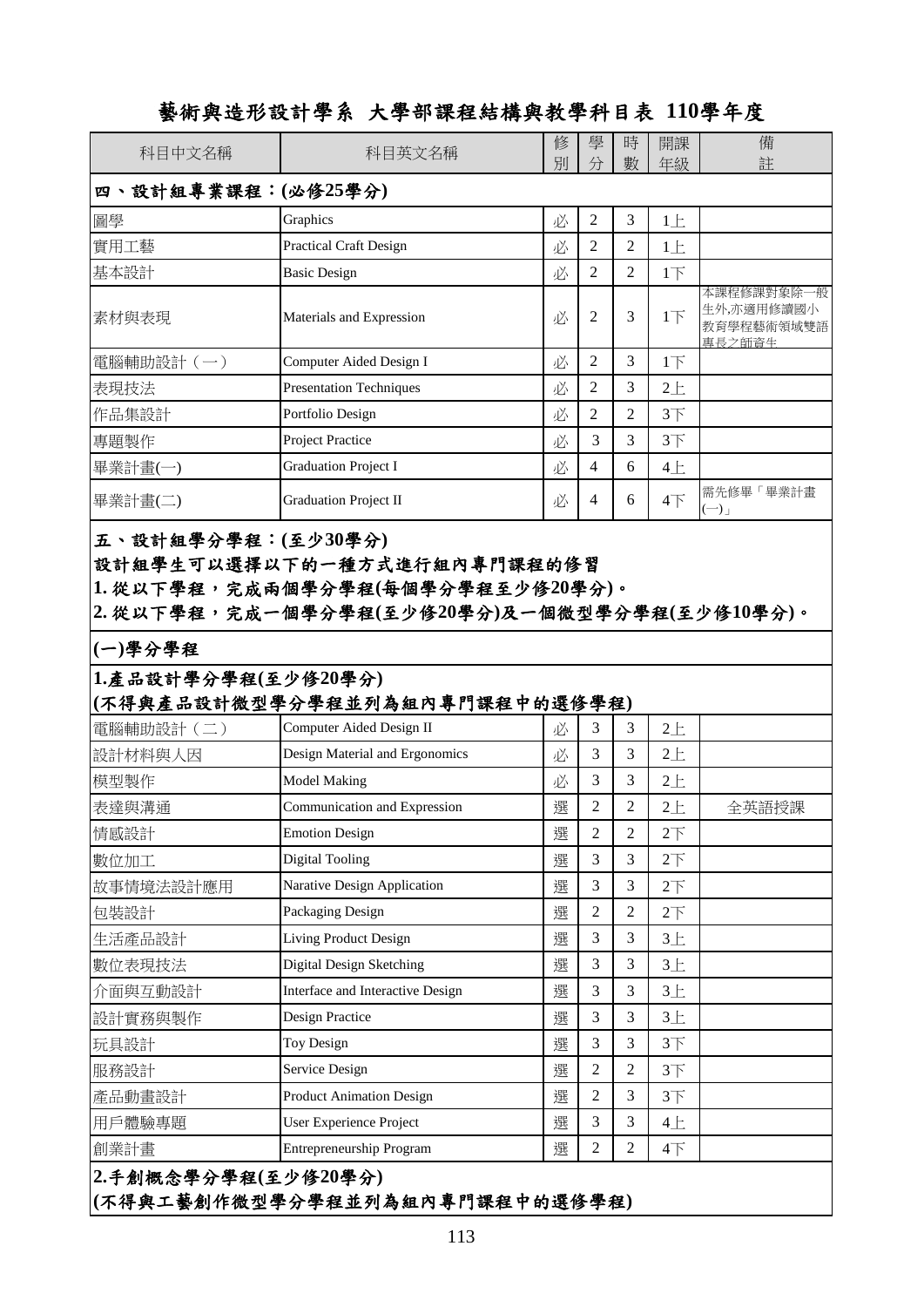| 科目中文名稱                | 科目英文名稱                                               | 修<br>別 | 學<br>分         | 時<br>數         | 開課<br>年級        | 備<br>註                      |
|-----------------------|------------------------------------------------------|--------|----------------|----------------|-----------------|-----------------------------|
| 雕塑概論                  | Introduction to Sculpture                            | 選      | $\overline{2}$ | $\overline{2}$ | 2上/下            |                             |
| 木工藝創作工作室(上)           | Wood Workshop I                                      | 選      | 3              | 3              | $2+$            |                             |
| 陶藝創作工作室 (上)           | Ceramics Workshop I                                  | 選      | 3              | 3              | 2E              |                             |
| 金工工作室(上)              | Metal Workshop I                                     | 選      | 3              | 3              | $2+$            |                             |
| 木工藝創作工作室(下)           | Wood Workshop II                                     | 選      | 3              | 3              | $2\overline{1}$ | 需先修畢「木工藝創作<br>工作室(上)」       |
| 陶藝創作工作室 (下)           | Ceramics Workshop II                                 | 選      | 3              | 3              | $2\overline{1}$ | 需先修畢「陶藝創作工<br>作室(上)」        |
| 金工工作室(下)              | Metal Workshop II                                    | 選      | 3              | 3              | $2\overline{1}$ | 需先修畢「金工工作室<br>(L)           |
| 創意媒材專題製作              | Creativity and Materials Special Topic<br>Production | 選      | $\overline{2}$ | 3              | $3+$            |                             |
| 木工藝創作專題(上)            | Wood Workshop Studio Art I                           | 選      | $\overline{2}$ | 2              | 3E              | 需先修畢「木工藝創作<br>工作室(上)(下)」    |
| 陶藝創作專題(上)             | Ceramics Workshop Studio Art I                       | 選      | $\overline{2}$ | 2              | $3+$            | 需先修畢「陶藝創作工<br>作室(上)(下)」     |
| 金工創作專題 (上)            | Metal Workshop Studio Art I                          | 選      | $\overline{2}$ | 2              | $3+$            | 需先修畢「金工工作室<br>$(\pm)(\mp)$  |
| 木工藝創作專題(下)            | Wood Workshop Studio Art II                          | 選      | $\overline{2}$ | 2              | $3+$            | 需先修畢「木工藝創作<br>工作室(上)(下)」    |
| 陶藝創作專題(下)             | Ceramics Workshop Studio Art II                      | 選      | $\overline{2}$ | 2              | $3+$            | 需先修畢「陶藝創作工<br>作室(上)(下)」     |
| 金工創作專題(下)             | Metal Workshop Studio Art II                         | 選      | $\overline{2}$ | 2              | $3+$            | 需先修畢「金工工作室<br>$(\pm)(\top)$ |
| 藝術工房規劃經營              | Planning and Management of Workshop                  | 選      | $\overline{2}$ | $\overline{2}$ | 3 <sup>7</sup>  |                             |
| 工藝家講座                 | <b>Craft Extension Courses</b>                       | 選      | $\overline{2}$ | 2              | 4E              |                             |
| 工作室實務(上)              | Studio Practicum I                                   | 選      | $\overline{2}$ | 2              | 4E              |                             |
| 工作室實務(下)              | Studio Practicum II                                  | 選      | $\overline{2}$ | $\overline{2}$ | $4+$            | 全學年課程                       |
| (二)微型學分學程             |                                                      |        |                |                |                 |                             |
| 1.產品設計微型學分學程(至少修10學分) |                                                      |        |                |                |                 |                             |
| 電腦輔助設計(二)             | Computer Aided Design II                             | 必      | 3              | 3              | 2E              |                             |
| 模型製作                  | <b>Model Making</b>                                  | 必      | 3              | 3              | 2E              |                             |
| 情感設計                  | <b>Emotion Design</b>                                | 選      | 2              | 2              | 2 <sup>T</sup>  |                             |
| 生活產品設計                | Living Product Design                                | 選      | 3              | 3              | 3E              |                             |
| 介面與互動設計               | Interface and Interactive Design                     | 選      | 3              | 3              | 3E              |                             |
| 玩具設計                  | Toy Design                                           | 選      | 3              | 3              | 3 <sup>7</sup>  |                             |
| 服務設計                  | Service Design                                       | 選      | $\overline{2}$ | $\overline{2}$ | 3 <sup>7</sup>  |                             |
| 2.消費設計微型學分學程(至少修10學分) |                                                      |        |                |                |                 |                             |
| 設計心理學                 | Design Physhology                                    | 選      | 3              | 3              | 3E              |                             |
| 設計專題研究                | Design and Research                                  | 選      | 2              | 2              | 3E              |                             |
| 設計符號學                 | Design Semiology                                     | 選      | 2              | 2              | $3+$            |                             |
| 介面設計專題                | Interfact design seminar                             | 選      | 3              | 3              | 3 <sup>7</sup>  |                             |
| 產品行銷                  | <b>Product Marketing</b>                             | 選      | $\overline{2}$ | $\overline{2}$ | 4E              |                             |